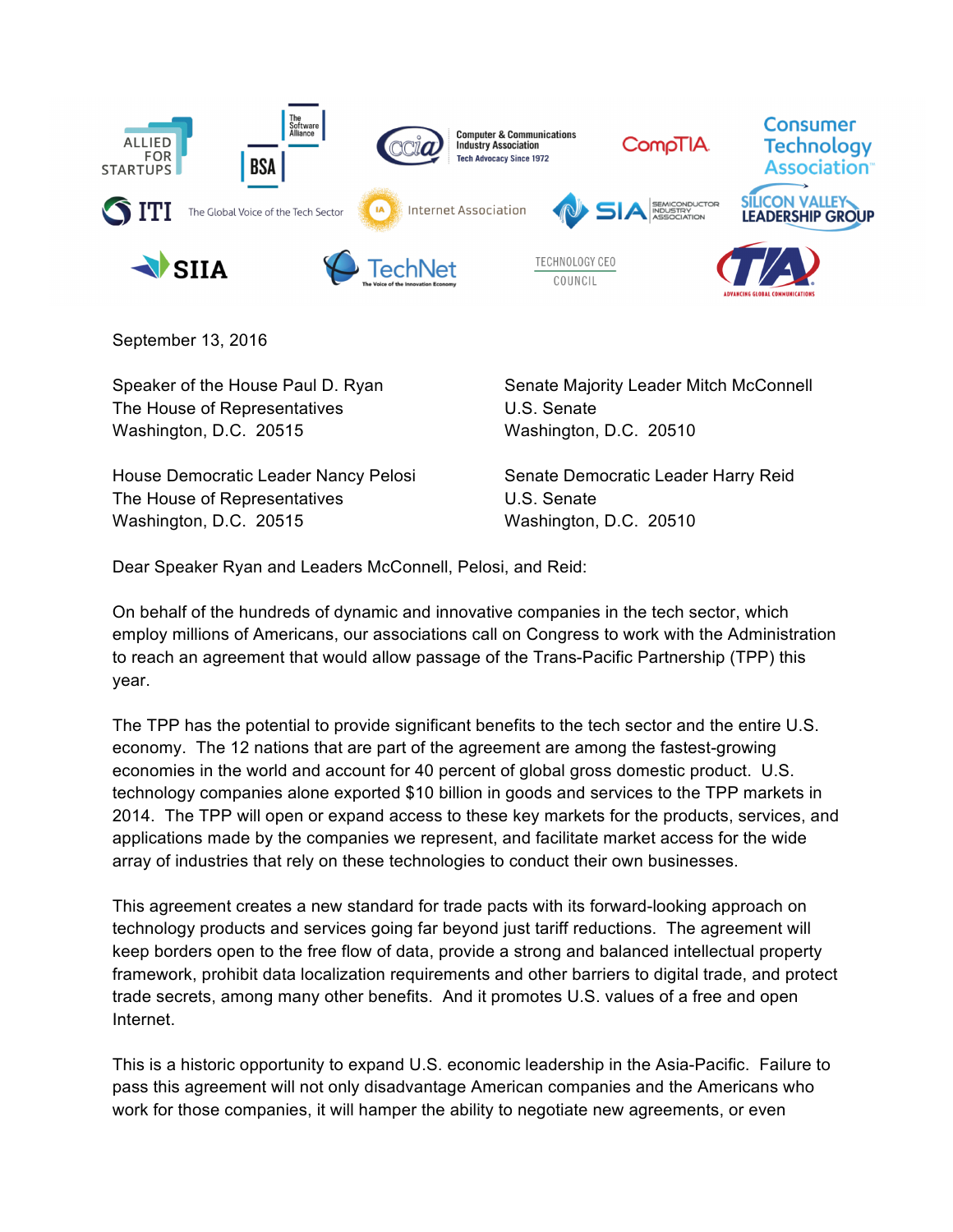improve existing ones. Our allies and trading partners in Asia are also looking to the U.S. for leadership in the global economy. Passing the TPP will demonstrate the U.S. remains unambiguously committed to free trade and to strong leadership in the region. For these strategic reasons, we urge you to work with the Administration to reach an agreement that will secure passage of TPP in 2016.

Thank you in advance for your leadership and support of free trade. We request that you intensify your focus on the greater purpose at this critical juncture and pass TPP this year.

Sincerely,

Slaustein

Melissa Blaustein Founder and CEO Allied for Startups

tectoria & Espinal

Victoria A. Espinel President and CEO BSA/The Software Alliance

El Blan

Ed Black President and CEO Computer & Communications Industry Association (CCIA)

Todd Thibodeaux President and CEO CompTIA

fet. Vallt

John Neuffer President and CEO Semiconductor Industry Association (SIA)

Carl Guardino President and CEO Silicon Valley Leadership Group (SVLG)

Ken bland

Ken Wasch President Software & Information Industry Association (SIIA)

Final Moore

Linda Moore President and CEO **TechNet**